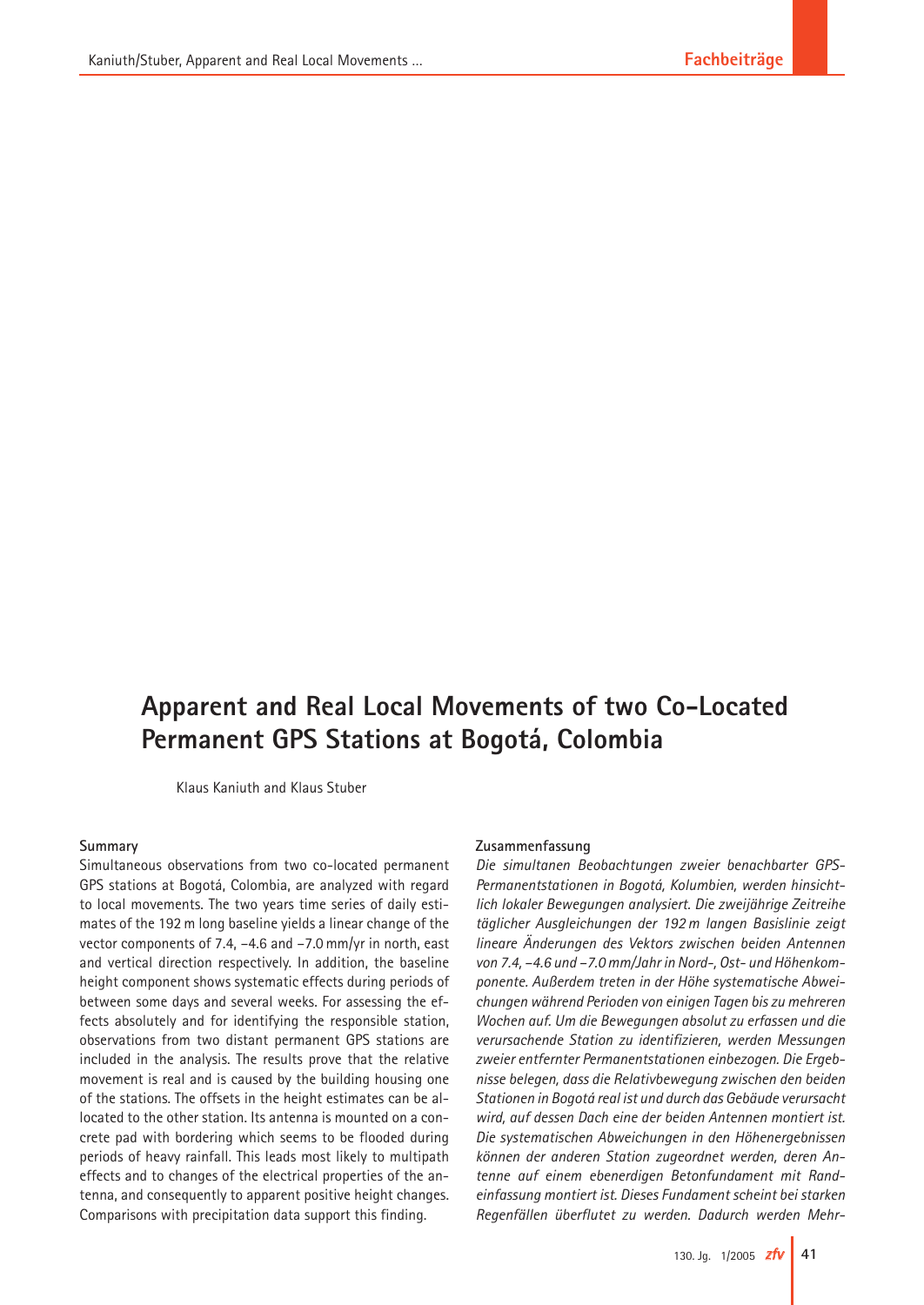*wegeeffekte und Änderungen der elektrischen Eigenschaften der Antenne erzeugt, die zu scheinbaren positiven Höhenänderungen führen. Vergleiche mit Niederschlagsmengen unterstützen diese Aussage.*

## **1 Introduction**

A permanent Global Positioning System (GPS) station with the identification BOGT in the global network of the International GPS Service (IGS) was in operation at Bogotá, Colombia, since November 1994, but ceased its operation by the end of 1999. The latest realization of the International Terrestrial Reference Frame (ITRF2000) quotes for BOGT a vertical velocity of –27.2 mm/yr (Altamimi et al. 2002, http://lareg.ensg.ign.fr/ITRF). After a replacement of the receiver the station has been operating again since late May 2002. Actual analyses by the Scripps Institution of Oceanography (SIO) and the Jet Propulsion Laboratory (JPL) including also the new data up to early 2004 yield even slightly larger vertical velocities (http://sopac.ucsd.edu/cgi-bin/plotTimeSeriesServlet.cgi; http://sideshow.jpl.nasa.gov/mbh/all/BOGT.html). Tab. 1 summarizes the results from the three solutions, but does not include the standard deviations because these differ by one order of magnitude depending on the analysis strategy and are therefore no reliable indicator of accuracy.

**Tab. 1: Velocity estimates of the permanent GPS station BOGT (mm/yr)**

| Solution        | Data Span         | North | East | Height  |
|-----------------|-------------------|-------|------|---------|
| <b>ITRF</b>     | $1994.9 - 1999.9$ | 13.4  | 2.1  | $-27.2$ |
| SI <sub>0</sub> | $1994.9 - 2004.4$ | 11.9  | 0.8  | $-28.2$ |
| JPL.            | $1994.9 - 2004.2$ | 12.9  | 0.4  | $-33.3$ |

The reason for the obviously continuous subsidence of the area probably is that the city of Bogotá is situated in an extended sediment basin at about 2600 m altitude in the eastern cordillera of the Andes, surrounded by mountains rising to 3500 m. There are oceanic and continental sedimentary structures with a thickness of up to 3000 m, the main constituents being clays. In the area of the station there are also deposits of materials produced by fracturing and erosion processes, which form a soft and highly compressible layer complicating the construction of buildings.

In February 2000 the Deutsches Geodätisches Forschungsinstitut (DGFI) in collaboration with the Instituto Geográfico Agustín Codazzi (IGAC) installed another permanent GPS station BOGA on the roof of IGAC's eight floors office building in less than 200 m distance from BOGT. The observations collected by BOGA are at DGFI included in the routine processing of the IGS densification network of South America. Previous episodic GPS measurements at the BOGA marker as well as spirit levelling between BOGA and BOGT indicated that the IGAC building might experience an even larger subsidence than BOGT and also a relative horizontal movement. Therefore, in absence of BOGT data an analysis of the first year of observations acquired at BOGA since its establishment was done by processing the 656 km long baseline to the nearest permanent station at Cartagena (Kaniuth et al. 2002a). The results clearly indicated a tilted movement of BOGA towards north-north-west. This finding was supported by the fact that the pointer of the spherical mass of a 29 m long pendulum in the entrance hall of the building was at that time displaced by 18 cm. The recent availability of simultaneous observations from the two co-located stations BOGA and BOGT allows to study in detail any local movements occurring at the site. Therefore, we analyze in this study all data acquired between May 2002 and June 2004.

## **2 GPS Data Analysis**

## **2.1 Local Baseline**

The GPS data processing is done with the Bernese software system version 4.2 (Hugentobler et al. 2001), the principal strategy of which is the so-called double difference approach: Instead of the original phase observations the differences between measurements at two stations to two satellites are processed. This approach eliminates the satellite and receiver clock errors. The satellite orbits determined by the IGS are kept fixed in all adjustments.

In case of the local baseline BOGA-BOGT there is no need for estimating tropospheric path delay corrections from the GPS data nor for eliminating the ionosphere by creating the ionosphere free linear phase combination L3. Instead, the L1 and L2 phase measurements can be analyzed, because the ionosphere affects both stations likewise and the effect cancels in the double difference processing. The same holds for the troposphere, where a prediction based on standard meteorological conditions is sufficient, which accounts for the approximate height difference between both antennas. The L1 and L2 phase ambiguities can be completely resolved on this short baseline.

Tab. 2 documents the observations available between day 151, 2002 and day 180, 2004. Unfortunately, there

**Tab. 2: Number of common observation days and gaps at BOGA and BOGT**

| Period [Year, Day of Year] | Obs. | Gaps |
|----------------------------|------|------|
| $2002,151 - 2002,365$      | 202  | 13   |
| $2003, 43 - 2004, 51$      | 365  |      |
| $2004, 87 - 2004, 180$     | 85   |      |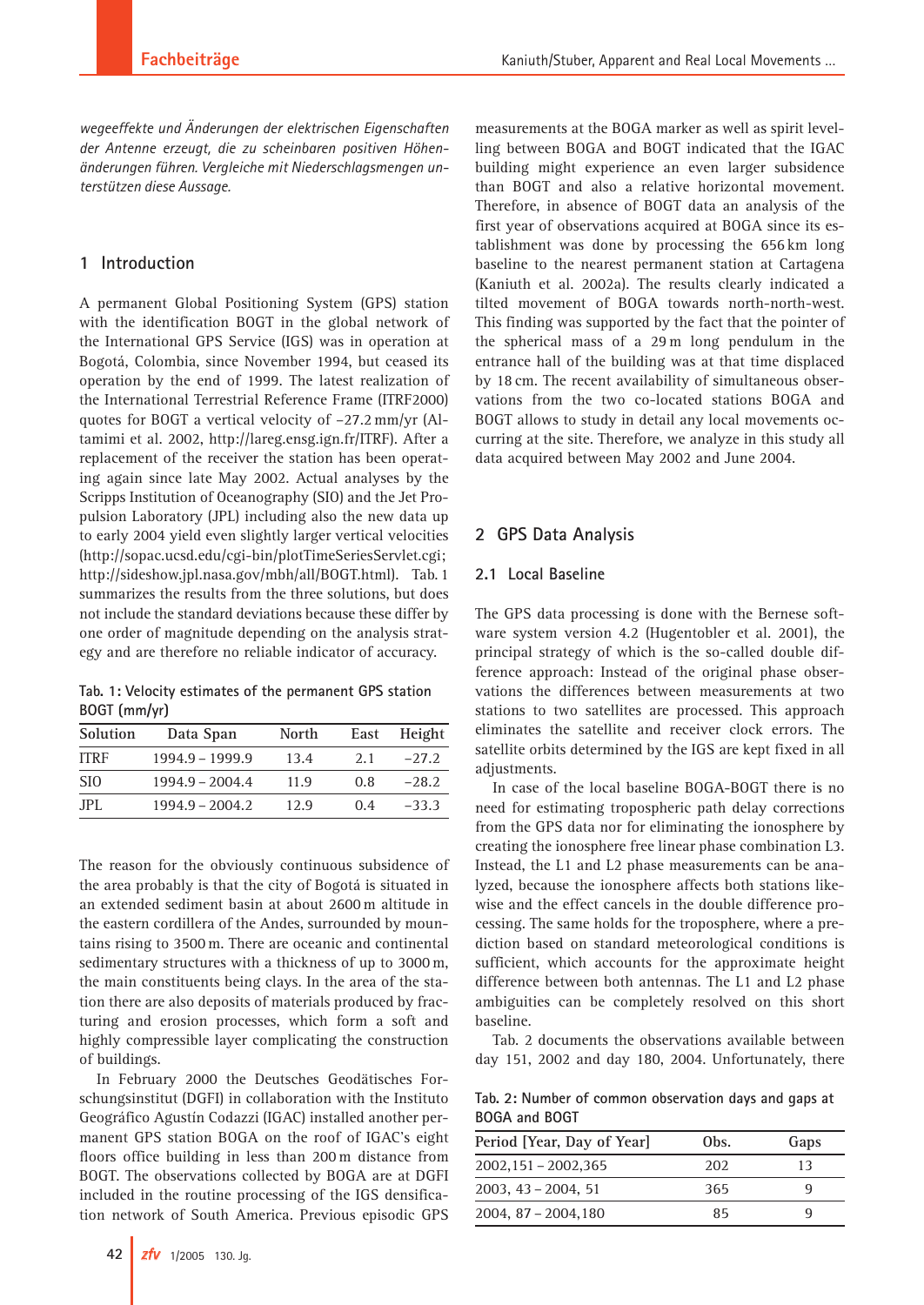

**Fig. 1: Daily L1 estimates BOGA-BOGT during the period 2002, day 151 – 2004, day 180: north (top), east (middle) and vertical (bottom) component (approximate values subtracted)**

are two longer interruptions and in addition some gaps of single days. Thus, in total 652 days of observations are available. Daily baseline adjustments, separately for L1 and L2, are performed, constraining one station to its coordinates in the ITRF2000 system. Fig. 1 displays the time series of daily L1 estimates of the ellipsoidal coordinate differences BOGA-BOGT with respect to approximate values.

It is evident that

- there is a clear trend in all three baseline components,
- several negative systematic offsets appear in the vertical component during periods of a few days and several weeks.

The small discontinuity showing up in the east component is probably due to an exchange of the BOGT antenna on June 23, 2003. The L2 series look very similar, and also the short period height offsets show up likewise. In order to assess the effects quantitatively, adjustments of the L1 and L2 time series are performed. These solve for mean ellipsoidal coordinate differences at epoch 2003.5, linear relative velocities and constant height offsets for the identified biased periods. Considering the length of the time series and the gaps in it, we do not solve for annual variations. According to Blewitt and Lavallée (2002) this could corrupt the linear velocity estimates as long as the time series extends not at least over 2.5 years. Tab. 3 gives the estimated linear velocities from the L1 and L2 adjustments and shows also the root mean square agreements of the daily estimates with the solution, which is in case of the horizontal components surprisingly better for L2 than for L1. Tab. 4 gives some examples of estimated height offsets, again for both L1 and L2. These offsets result from the time series adjustment; thus, they are relative to the mean height difference and the linear trend.

So far we can state that the building housing the BOGA station moves with respect to BOGT about 7.4 mm/yr

**Tab. 3: Linear velocity of BOGA relative to BOGT**

| Component | RMS [mm] |     | Velocity [mm/yr] |                                 |  |
|-----------|----------|-----|------------------|---------------------------------|--|
|           | 1.1      | L2  | L1               | L2                              |  |
| North     | 1.5      | 1.2 | $7.7 \pm 0.10$   | $7.1 \pm 0.08$                  |  |
| East      | 1.1      | 0.9 |                  | $-4.6 \pm 0.07$ $-4.6 \pm 0.06$ |  |
| Height    | 2.8      | 2.9 |                  | $-6.9 \pm 0.23$ $-7.0 \pm 0.24$ |  |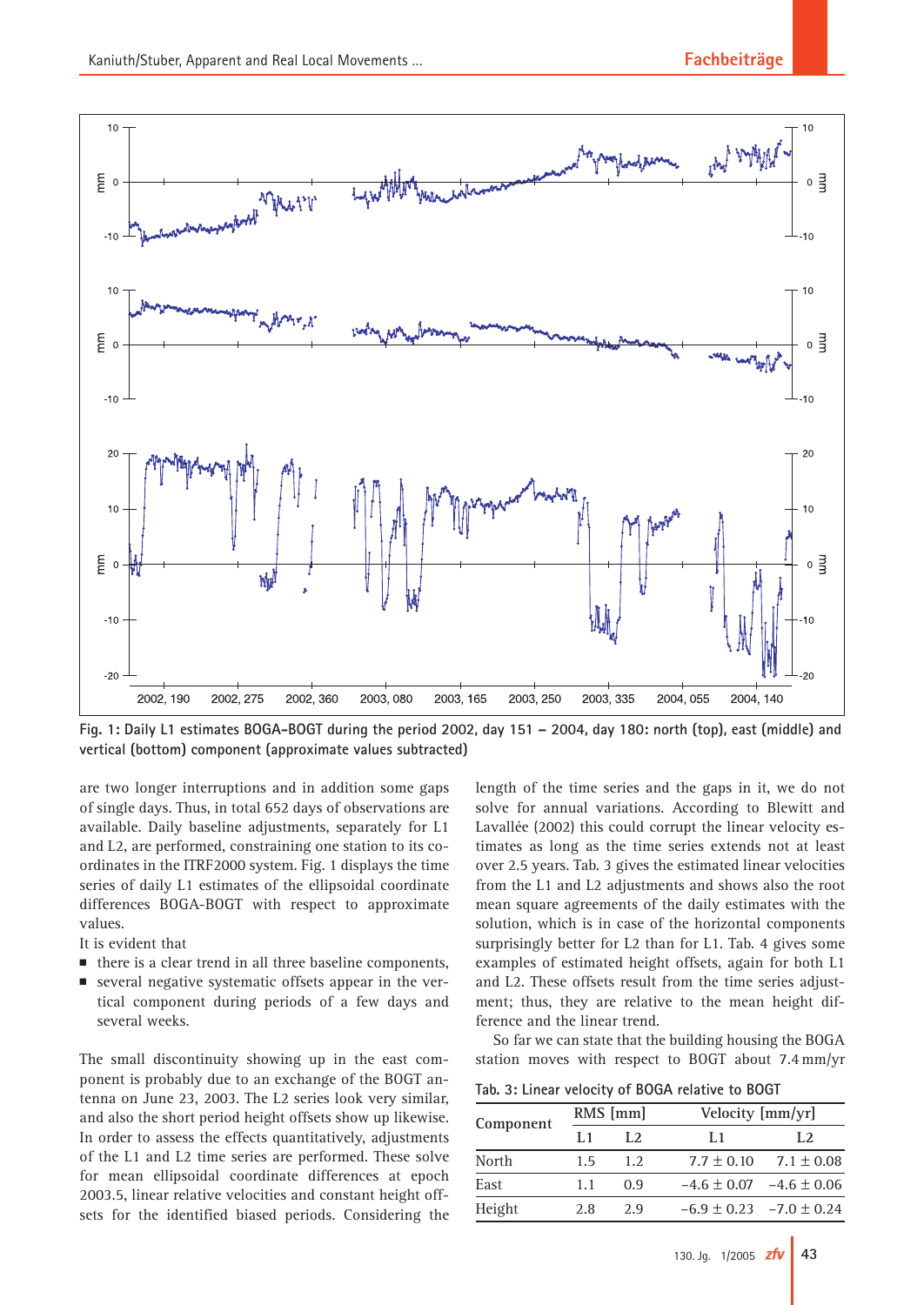| Period [Year, Days] | $L1$ [mm]       | $L2$ [mm]       |
|---------------------|-----------------|-----------------|
| $2002, 151 - 167$   | $-16.4 \pm 0.7$ | $-15.1 \pm 0.7$ |
| $2002, 301 - 321$   | $-17.1 \pm 0.6$ | $-18.5 \pm 0.6$ |
| $2003, 104 - 121$   | $-17.0 \pm 0.7$ | $-15.8 \pm 0.7$ |
| $2003, 314 - 349$   | $-18.3 \pm 0.5$ | $-17.1 \pm 0.5$ |
| $2004, 103 - 135$   | $-17.6 \pm 0.6$ | $-17.1 \pm 0.6$ |

**Tab. 4: Examples of estimated height offsets BOGA-BOGT**

towards north, 4.6 mm/yr towards west and –7.0 mm/yr vertically (Tab. 3). As regards the short period height offsets, the daily baseline adjustments do not show any details as to the evolution of these effects. Therefore, we perform for some relevant periods adjustments in two hours intervals. Fig. 2 displays such a high resolution height difference time series over five days. This example shows the transition phase from unbiased to biased height estimates. The other analyzed periods look very similar. It seems as if the phenomenon is caused by any environmental changes at either of the antennas. However, at this stage we cannot identify the responsible station. Therefore, we extend the analysis to distant GPS stations.



**Fig. 2: Two-hourly L1+L2 height difference estimates BOGA-BOGT during days 312–316, 2003**

## **2.2 Regional Baselines**

Including longer baselines is a means to gain further insight into the local phenomenon occurring in Bogotá and to identify the responsible station, provided the noise level of the daily height difference estimates on these baselines is well below the effect to be investigated. The selection of proper stations is not as easy as e.g. in Europe, because the network of permanent GPS stations in South America is still sparse. The requirement, that the selected stations should be with high accuracy represented in the ITRF2000 reduces the candidates to a very few, and the distances to Bogotá will already be in the order of 2000 km. We exclude Arequipa (AREQ) because this station experienced more than half a meter displacement due to heavy earthquakes in June/July 2001 (Kaniuth et al. 2002b), and its new position and velocity is not yet very well determined. Therefore, we select Kourou (KOUR), 2347 km east of Bogotá, and Galapagos (GALA), 1893 km west-south-west of Bogotá. GALA has been replaced by a new station GLPS at the same site in early 2003.

We process the baselines between these stations and BOGA as well as BOGT during several periods where the anomalous height effects at Bogotá occur. The main differences to the analysis of the local baseline are, that the ionosphere free linear phase combination L3 is processed instead of L1 and L2, and that the tropospheric delays are estimated for each station from the GPS data without introducing any prediction. The Niell (1996) mapping function is applied in all these adjustments.

Fig. 3 displays the results from processing the baselines between KOUR and GLPS and the two Bogotá stations BOGA and BOGT during a 30 days period. We show the ellipsoidal height differences BOGA-BOGT from the L1+L2 solutions of the local baseline and the L3 adjustments of the regional baselines. The Fig. covers a transition phase from a biased to an unbiased period at Bogotá. There is no obvious explanation for the effect that the L3 solution seems to recover earlier from the anomalous offset than the L1+L2 solution. However, this phenomenon appears in all analyzed periods. The mean values of the height estimates during the biased and unbiased periods are summarized in Tab. 5, which documents also the results for another 30 days time span one and a half years earlier. In both examples the mean values exclude the



**Fig. 3: Ellipsoidal height differences BOGA-BOGT derived from the local and the regional baselines during days 334–363, 2003**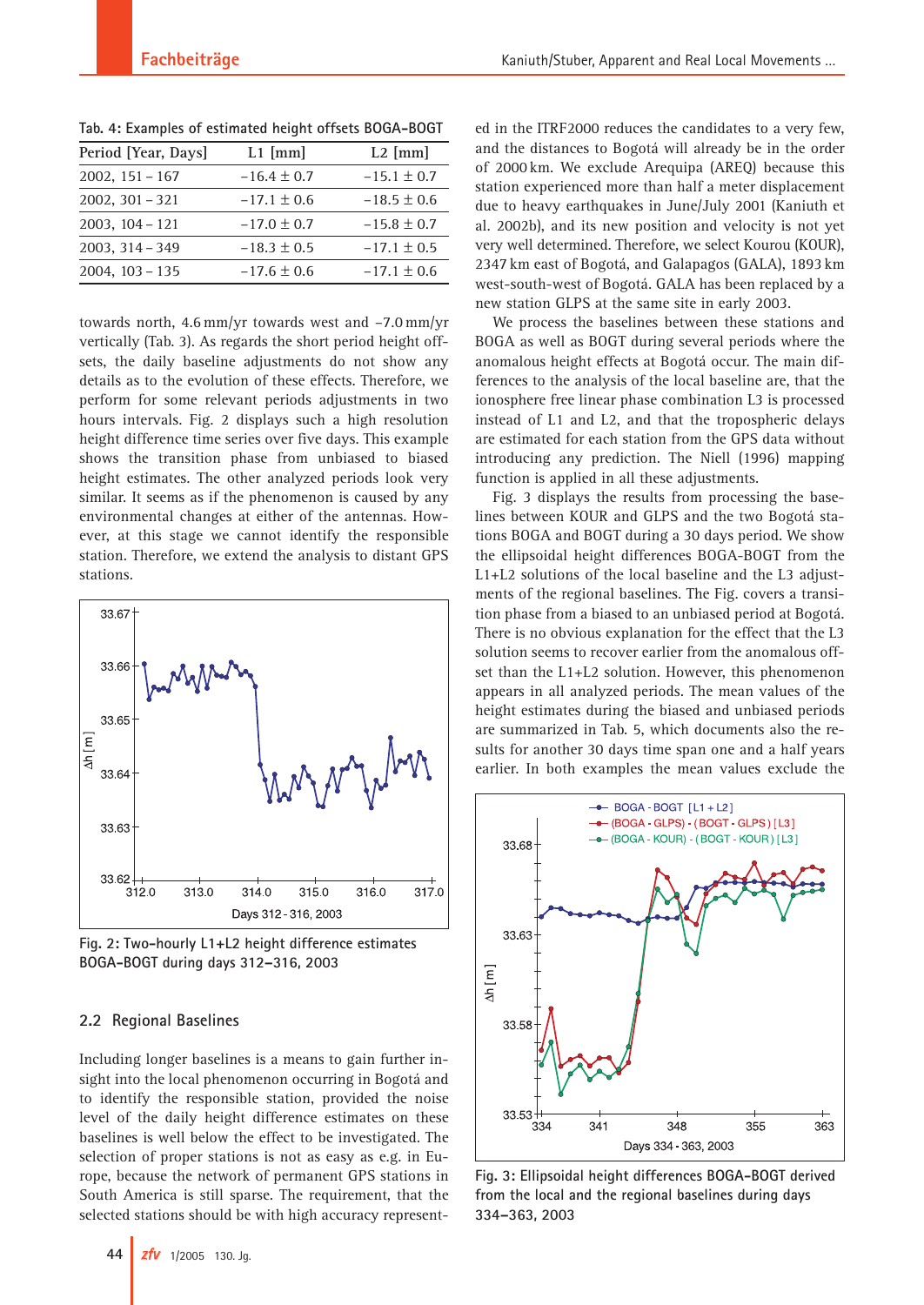| anolabea penoab (colabea penoa) |                             |                        |                      |  |
|---------------------------------|-----------------------------|------------------------|----------------------|--|
| Period [Year, Days]             | Reference<br><b>Station</b> | Ellipsoidal Height [m] |                      |  |
|                                 |                             | <b>BOGA</b>            | <b>BOGT</b>          |  |
| $2002, 151 - 162^*$             | <b>KOUR</b>                 | $2610.517 \pm 0.003$   | $2576.954 \pm 0.003$ |  |
|                                 | GALA                        | $2610.519 \pm 0.002$   | $2576.942 \pm 0.003$ |  |
| $2002, 164 - 180$               | <b>KOUR</b>                 | $2610.516 \pm 0.003$   | $2576.856 \pm 0.004$ |  |
|                                 | GALA                        | $2610.525 \pm 0.003$   | $2576.862 \pm 0.004$ |  |
| $2003, 334 - 344*$              | <b>KOUR</b>                 | $2610.454 \pm 0.003$   | $2576.898 \pm 0.004$ |  |
|                                 | <b>GLPS</b>                 | $2610.454 \pm 0.002$   | $2576.892 \pm 0.003$ |  |
| $2003, 351 - 363$               | <b>KOUR</b>                 | $2610.455 \pm 0.004$   | $2576.793 \pm 0.003$ |  |
|                                 | <b>GLPS</b>                 | $2610.454 \pm 0.001$   | $2576.791 \pm 0.002$ |  |

**Tab. 5: Mean ellipsoidal heights (m) of BOGA and BOGT during biased and unbiased periods (\* = biased period)**

negative. However, exactly the opposite appears in the first part of Fig. 4, which represents a period of height offsets at BOGT: Apparently the higher station BOGA experiences larger tropospheric delays than BOGT. According to a rule of thumb, which claims a relation of about three between height and zenith delay errors, the systematic differences in the order of 20 to 25 mm between the troposphere estimates during biased and unbiased periods account almost

completely for the apparent height changes of BOGT. Note in particular the nicely corresponding variation of both parameters on days 349 and 350, 2003.

transition days between biased and unbiased periods. The heights refer to the World Geodetic System 1984 (WGS84) ellipsoid. The reference stations are constrained to their ITRF2000 positions. Therefore, the absolute values of the BOGA and BOGT heights may slightly depend on the selected reference station. The quoted standard deviations are derived from the scatter of the daily solutions. The height changes of both stations in Bogotá during one and a half year demonstrate the dramatic subsidence of more than 3 cm/year. Whereas there are no systematic variations of the BOGA height estimates during each of the two 30 days periods, the station BOGT experiences apparent height jumps of about 9 to 10 cm. The results will be discussed further in the next chapter, but the following can already be stated:

- The station BOGT is responsible for the offsets appearing in the time series of height difference estimates BOGA-BOGT.
- As found in section 2.1 these offsets do not exceed 2 cm if the local baseline is processed with L1 or L2.
- The offsets in the height estimates of BOGT increase tremendously by approximately a factor of four or five when long baselines are processed with L3 and tropospheric delays are estimated.

# **3 Discussion of Results**

The apparent height changes of Station BOGT are similar to the effect occurring when a radome is mounted on or removed from an antenna. The height estimates change only by some mm if L1 or L2 are processed, but up to one order of magnitude more if L3 is processed and tropospheric delays are estimated (Kaniuth and Huber 2003). Therefore, we look closer at the troposphere estimates on the longer baselines. Fig. 4 shows the mean differences between the 12 daily zenith delay estimates of BOGA and BOGT for the same 30 days period as in Fig. 3. As the height difference between both antennas is about 33.6 m, the deeper-seated station BOGT should yield slightly larger zenith delays, and all values in Fig. 4 should be



**Fig. 4: Daily mean zenith tropospheric delay differences BOGA-BOGT during days 334–363, 2003**

This phenomenon can only be explained by changes of the electrical properties of the BOGT antenna leading to an increase of the estimated height, which is compensated by a decrease of the zenith delay estimates. This physical effect is not reflected in the mathematical correlations resulting from the adjustment, which remain unchanged. Similar effects show up when a GPS antenna or its radome is covered by snow (see Scherneck et al. 2003). In case of BOGT we approach an explanation by looking at the antenna set-ups. Whereas the BOGA antenna is mounted on a pillar on the roof of an eight floors building, the BOGT antenna is fixed to a concrete pad in grassy environment. This pad is protected against damaging by a concrete border which is slightly higher than the top of the choke ring antenna (Fig. 5).

During the past years occasionally visitors of the site reported that they found the concrete pad flooded. Obviously some drain holes are jammed and prevent a rapid water flow-off after heavy rainfall. Unfortunately, we